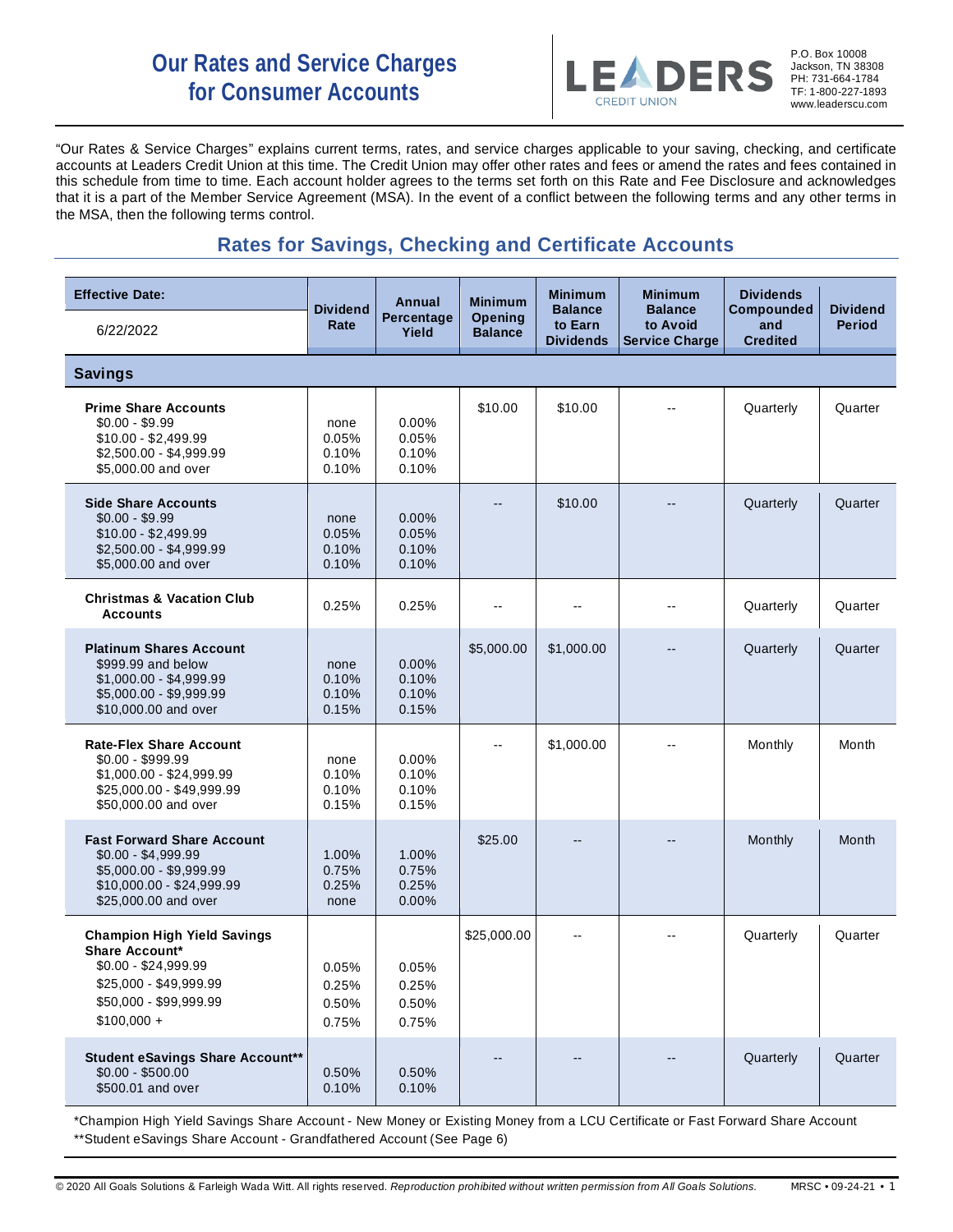| <b>Effective Date:</b>                               | <b>Dividend</b><br>Rate | Annual<br>Percentage<br>Yield | <b>Minimum</b>                   | <b>Minimum</b>                                | <b>Minimum</b>                                      | <b>Dividends</b>                     |                                  |
|------------------------------------------------------|-------------------------|-------------------------------|----------------------------------|-----------------------------------------------|-----------------------------------------------------|--------------------------------------|----------------------------------|
| 6/22/2022                                            |                         |                               | <b>Opening</b><br><b>Balance</b> | <b>Balance</b><br>to Earn<br><b>Dividends</b> | <b>Balance</b><br>to Avoid<br><b>Service Charge</b> | Compounded<br>and<br><b>Credited</b> | <b>Dividend</b><br><b>Period</b> |
| <b>Savings (continued)</b>                           |                         |                               |                                  |                                               |                                                     |                                      |                                  |
| <b>Future Leaders Account</b><br>$$0.00 - $500.00$   | 4.89%                   | 5.00%                         | \$10.00                          | $\overline{\phantom{a}}$                      |                                                     | Monthly                              | Month                            |
| \$500.01 - \$4,999.99                                | 1.00%                   | 1.00%                         |                                  |                                               |                                                     |                                      |                                  |
| \$5,000.00 - \$9,999.99<br>\$10,000.00 - \$24,999.99 | 0.75%<br>0.25%          | 0.75%<br>0.25%                |                                  |                                               |                                                     |                                      |                                  |
| \$25,000.00 and over                                 | 0.00%                   | 0.00%                         |                                  |                                               |                                                     |                                      |                                  |
| <b>Checking</b>                                      |                         |                               |                                  |                                               |                                                     |                                      |                                  |
| <b>Premier Plus Checking</b>                         |                         |                               | \$1,000.00                       | \$1,000.00                                    | \$1,000.00                                          | Monthly                              | Month                            |
| $$0.00 - $999.99$<br>\$1,000.00 - \$9,999.99         | none<br>0.10%           | 0.00%<br>0.10%                |                                  |                                               |                                                     |                                      |                                  |
| \$10,000.00 and over                                 | 0.10%                   | 0.10%                         |                                  |                                               |                                                     |                                      |                                  |
| <b>Member Rewards Checking</b>                       |                         |                               |                                  |                                               |                                                     | Monthly                              | Month                            |
| <b>Qualified Account</b><br>$$0.00 - $15,000.00$     | 1.99%                   | 2.00%                         |                                  |                                               |                                                     |                                      |                                  |
| \$15,000.01 and over                                 | 0.20%                   | 0.20%                         |                                  |                                               |                                                     |                                      |                                  |
| <b>Unqualified Accounts</b>                          | 0.05%                   | 0.05%                         |                                  |                                               |                                                     |                                      |                                  |
| <b>IRAs and Special Term</b><br><b>Certificates</b>  |                         |                               |                                  |                                               |                                                     |                                      |                                  |
| <b>Share IRA</b>                                     | 0.25%                   | 0.25%                         | $\overline{a}$                   |                                               | $\overline{a}$                                      | Quarterly                            | Quarter                          |
| <b>WealthBuilder IRA Money Market</b>                | 0.30%                   | 0.30%                         | $-$                              | $-$                                           | $\overline{\phantom{a}}$                            | Monthly                              | Month                            |
| 18 Month IRA Special^                                | 1.98%                   | 2.00%                         | \$1,000.00                       | \$1,000.00                                    | $\overline{\phantom{a}}$                            | Quarterly                            | Quarter                          |
| <b>Welcome Certificate</b>                           | 4.91%                   | 5.00%                         | \$1,000.00                       | \$1,000.00                                    | $\overline{a}$                                      | Quarterly                            | Quarter                          |
| 9 Month Certificate Special *                        | 1.24%                   | 1.25%                         | \$1,000.00                       | \$1,000.00                                    | $\overline{\phantom{a}}$                            | Monthly                              | Month                            |
| 13 Month Certificate Special**                       | 1.64%                   | 1.65%                         | \$1,000.00                       | \$1,000.00                                    | $\overline{\phantom{a}}$                            | Quarterly                            | Quarter                          |
| 18 Month Certificate Special***                      | 1.99%                   | 2.00%                         | \$1,000.00                       | \$1,000.00                                    | --                                                  | Quarterly                            | Quarter                          |

 ^18 Month IRA Special – For a limited time only. At maturity, the 18 Month IRA Special will automatically renew as a 12 Month Traditional IRA.

 \*9 Month Certificate Special – For a limited time only. At maturity the 9 Month Certificate Special will automatically renew as a 6 Month Term Share Certificate.

\*\*13 Month Certificate Special – For a limited time only. At maturity, the 13 Month Certificate Special will automatically renew as a 12 Month Term Share Certificate.

\*\*\*18 Month Certificate Special – For a limited time only. At maturity, the 18 Month Certificate Special will automatically renew as a 12 Month Term Share Certificate.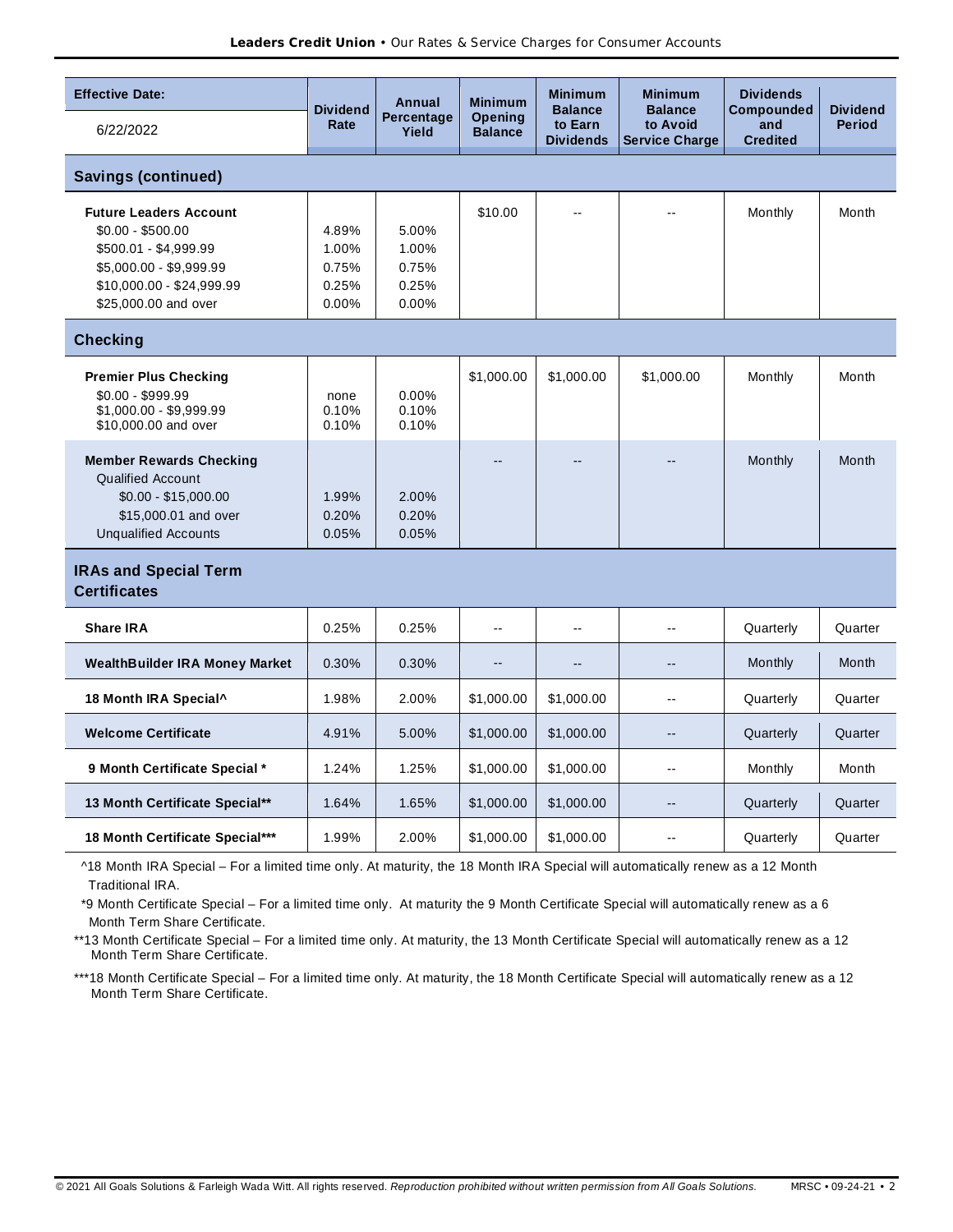| <b>Effective Date:</b>                                                                                                      |                                  | Annual                           | <b>Minimum</b>                   | <b>Minimum</b>                                | <b>Minimum</b>                                      | <b>Dividends</b>                     |                                  |
|-----------------------------------------------------------------------------------------------------------------------------|----------------------------------|----------------------------------|----------------------------------|-----------------------------------------------|-----------------------------------------------------|--------------------------------------|----------------------------------|
| 6/22/2022                                                                                                                   | <b>Dividend</b><br>Rate          | Percentage<br>Yield              | <b>Opening</b><br><b>Balance</b> | <b>Balance</b><br>to Earn<br><b>Dividends</b> | <b>Balance</b><br>to Avoid<br><b>Service Charge</b> | Compounded<br>and<br><b>Credited</b> | <b>Dividend</b><br><b>Period</b> |
| <b>Term Share Certificates</b>                                                                                              |                                  |                                  |                                  |                                               |                                                     |                                      |                                  |
| 3 Month<br>$$1,000.00 - $24,999.99$<br>\$25,000.00 - \$49,999.99<br>\$50,000.00 - \$99,999.99<br>\$100,000.00 and over      | 0.30%<br>0.30%<br>0.30%<br>0.30% | 0.30%<br>0.30%<br>0.30%<br>0.30% | \$1,000.00                       | \$1,000.00                                    |                                                     | At Maturity                          | Quarter                          |
| Money Market<br>\$1,000.00 - \$24,999.99<br>\$25,000.00 - \$49,999.99<br>\$50,000.00 - \$99,999.99<br>\$100,000.00 and over | 1.24%<br>1.24%<br>1.24%<br>1.24% | 1.25%<br>1.25%<br>1.25%<br>1.25% | \$3,000.00                       | \$1,000.00                                    |                                                     | Quarterly                            | Quarter                          |
| 6 Month<br>\$1,000.00 - \$24,999.99<br>\$25,000.00 - \$49,999.99<br>\$50,000.00 - \$99,999.99<br>\$100,000.00 and over      | 0.40%<br>0.40%<br>0.40%<br>0.40% | 0.40%<br>0.40%<br>0.40%<br>0.40% | \$1,000.00                       | \$1,000.00                                    |                                                     | At Maturity                          | Quarter                          |
| 12 Month<br>\$1,000.00 - \$24,999.99<br>\$25,000.00 - \$49,999.99<br>\$50,000.00 - \$99,999.99<br>\$100,000.00 and over     | 0.50%<br>0.50%<br>0.50%<br>0.50% | 0.50%<br>0.50%<br>0.50%<br>0.50% | \$1,000.00                       | \$1,000.00                                    |                                                     | Quarterly                            | Quarter                          |
| 24 Month<br>$$1,000.00 - $24,999.99$<br>\$25,000.00 - \$49,999.99<br>\$50,000.00 - \$99,999.99<br>\$100,000.00 and over     | 0.60%<br>0.60%<br>0.60%<br>0.60% | 0.60%<br>0.60%<br>0.60%<br>0.60% | \$1,000.00                       | \$1,000.00                                    |                                                     | Quarterly                            | Quarter                          |
| 36 Month<br>\$1,000.00 - \$24,999.99<br>\$25,000.00 - \$49,999.99<br>\$50,000.00 - \$99,999.99<br>\$100,000.00 and over     | 0.70%<br>0.70%<br>0.70%<br>0.70% | 0.70%<br>0.70%<br>0.70%<br>0.70% | \$1,000.00                       | \$1,000.00                                    | --                                                  | Quarterly                            | Quarter                          |
| 48 Month<br>$$1,000.00 - $24,999.99$<br>\$25,000.00 - \$49,999.99<br>\$50,000.00 - \$99,999.99<br>\$100,000.00 and over     | 0.80%<br>0.80%<br>0.80%<br>0.80% | 0.80%<br>0.80%<br>0.80%<br>0.80% | \$1,000.00                       | \$1,000.00                                    |                                                     | Quarterly                            | Quarter                          |
| 60 Month<br>\$1,000.00 - \$24,999.99<br>\$25,000.00 - \$49,999.99<br>\$50,000.00 - \$99,999.99<br>\$100,000.00 and over     | 0.80%<br>0.80%<br>0.80%<br>0.80% | 0.80%<br>0.80%<br>0.80%<br>0.80% | \$1,000.00                       | \$1,000.00                                    |                                                     | Quarterly                            | Quarter                          |
|                                                                                                                             |                                  |                                  |                                  |                                               |                                                     |                                      |                                  |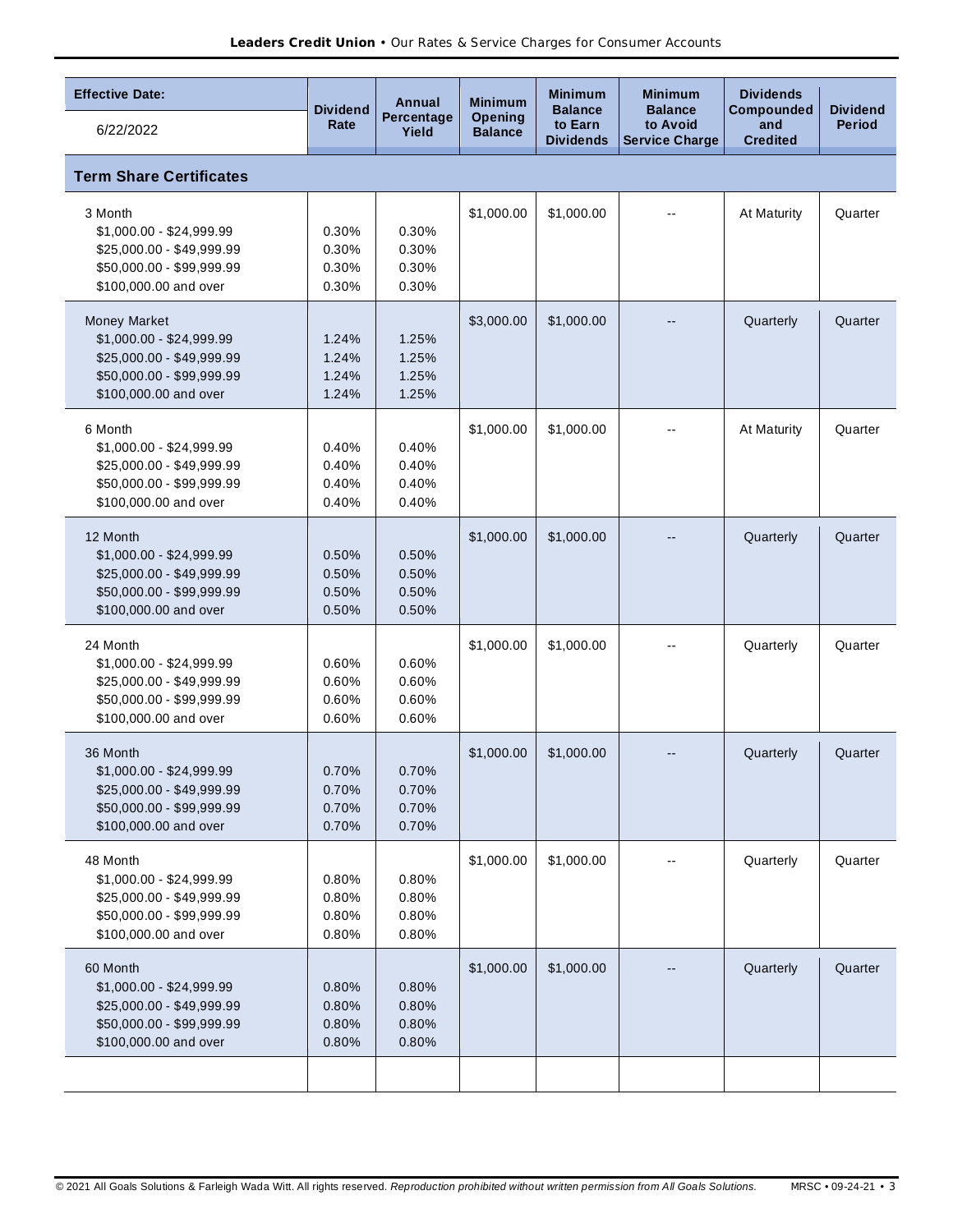| <b>Effective Date:</b>                                                                                                  |                                  | Annual                           | <b>Minimum</b>                   | <b>Minimum</b>                                | <b>Minimum</b>                                      | <b>Dividends</b>                     |                                  |
|-------------------------------------------------------------------------------------------------------------------------|----------------------------------|----------------------------------|----------------------------------|-----------------------------------------------|-----------------------------------------------------|--------------------------------------|----------------------------------|
| 6/22/2022                                                                                                               | <b>Dividend</b><br>Rate          | Percentage<br>Yield              | <b>Opening</b><br><b>Balance</b> | <b>Balance</b><br>to Earn<br><b>Dividends</b> | <b>Balance</b><br>to Avoid<br><b>Service Charge</b> | Compounded<br>and<br><b>Credited</b> | <b>Dividend</b><br><b>Period</b> |
| Traditional IRA; Roth IRA; &<br><b>Coverdell ESA IRA</b><br>(Term Share Certificates)                                   |                                  |                                  |                                  |                                               |                                                     |                                      |                                  |
| 12 Month<br>\$1,000.00 - \$24,999.99<br>\$25,000.00 - \$49,999.99<br>\$50,000.00 - \$99,999.99<br>\$100,000.00 and over | 0.50%<br>0.50%<br>0.50%<br>0.50% | 0.50%<br>0.50%<br>0.50%<br>0.50% | \$1,000.00                       | \$1,000.00                                    |                                                     | Quarterly                            | Quarter                          |
| 24 Month<br>\$1,000.00 - \$24,999.99<br>\$25,000.00 - \$49,999.99<br>\$50,000.00 - \$99,999.99<br>\$100,000.00 and over | 0.60%<br>0.60%<br>0.60%<br>0.60% | 0.60%<br>0.60%<br>0.60%<br>0.60% | \$1,000.00                       | \$1,000.00                                    |                                                     | Quarterly                            | Quarter                          |
| 36 Month<br>\$1,000.00 - \$24,999.99<br>\$25,000.00 - \$49,999.99<br>\$50,000.00 - \$99,999.99<br>\$100,000.00 and over | 0.70%<br>0.70%<br>0.70%<br>0.70% | 0.70%<br>0.70%<br>0.70%<br>0.70% | \$1,000.00                       | \$1,000.00                                    | $\overline{\phantom{a}}$                            | Quarterly                            | Quarter                          |
| 48 Month<br>\$1,000.00 - \$24,999.99<br>\$25,000.00 - \$49,999.99<br>\$50,000.00 - \$99,999.99<br>\$100,000.00 and over | 0.80%<br>0.80%<br>0.80%<br>0.80% | 0.80%<br>0.80%<br>0.80%<br>0.80% | \$1,000.00                       | \$1,000.00                                    |                                                     | Quarterly                            | Quarter                          |
| 60 Month<br>\$1,000.00 - \$24,999.99<br>\$25,000.00 - \$49,999.99<br>\$50,000.00 - \$99,999.99<br>\$100,000.00 and over | 0.80%<br>0.80%<br>0.80%<br>0.80% | 0.80%<br>0.80%<br>0.80%<br>0.80% | \$1,000.00                       | \$1,000.00                                    |                                                     | Quarterly                            | Quarter                          |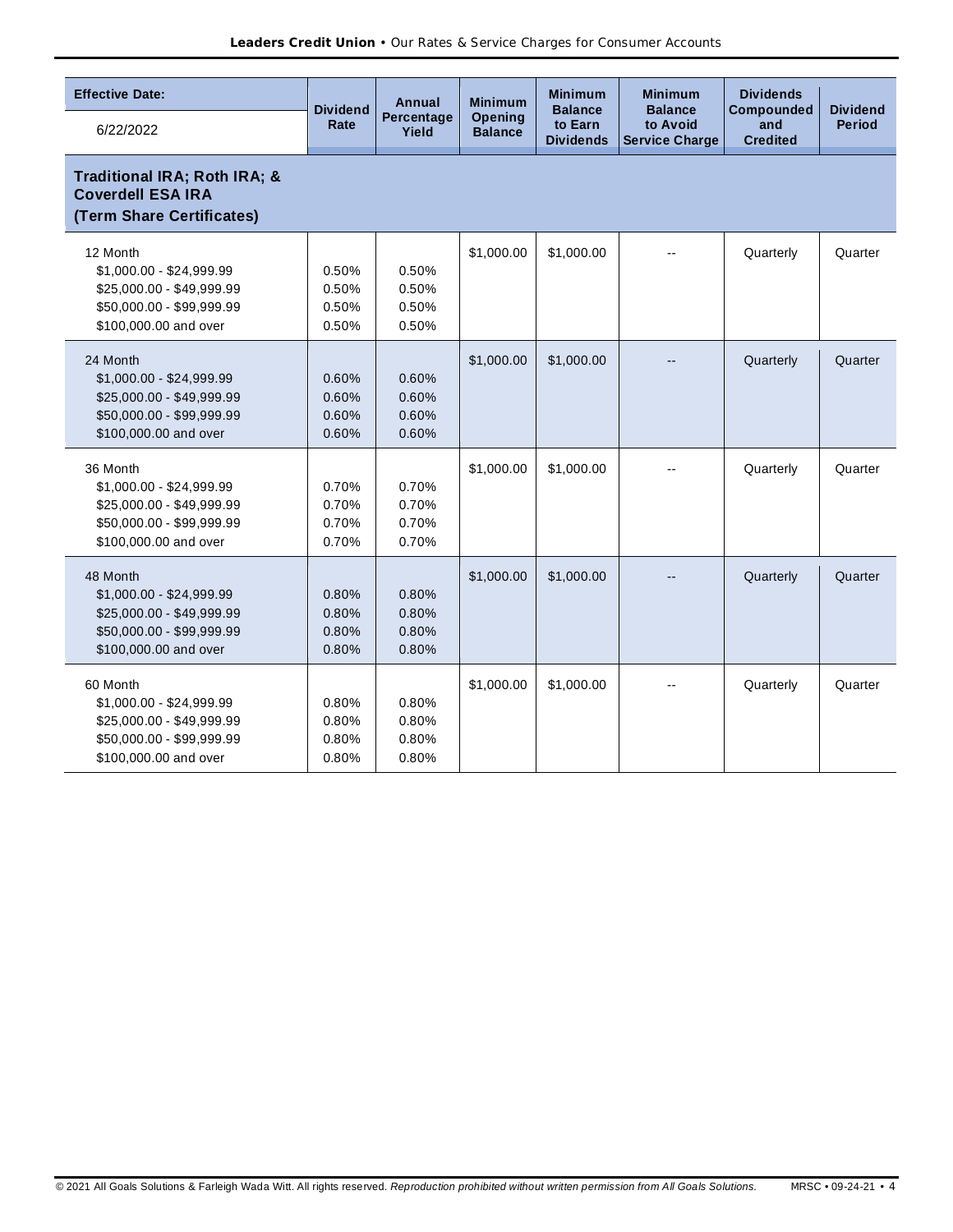## **Explanation of Rates & Service Charges**

As explained in the MSA, "Our Rates & Service Charges" applies to all the accounts we offer. Except as specifically described, the following terms apply to all of the accounts you have with us.

## **1. Rate Information**

The Dividend Rate and Annual Percentage Yield on the accounts you have with us are identified above. For all accounts except checking accounts and the Rate-Flex Share Account, the Dividend Rate and Annual Percentage Yield may change quarterly as determined by the Board of Directors. For all checking accounts and the Rate-Flex Share account, the Dividend Rate and Annual Percentage Yield may change monthly as determined by the Board of Directors. All share accounts except Christmas Club, Vacation Club, IRA Share, and Money Market IRA share accounts are Tiered Rate Accounts. The Dividend Rate for a particular tier will apply to the entire account balance if the account balance is within the balance range for that tier. The Dividend Rates and Annual Percentage Yields are the prospective rates as of the effective date shown above. For Certificate Accounts, the Dividend Rate and Annual Percentage Yield are fixed and will be in effect for the term of the account. For Step Rate Certificate Accounts, the dividend rate increases at pre-defined intervals as set forth in the table above. For all Certificate accounts, the Annual Percentage Yield is based on an assumption that dividends will remain on deposit until maturity. A withdrawal of dividends will reduce earnings.

## **a. Member Reward Checking Accounts**

Member reward checking accounts are tiered rate accounts. If the account qualifications (as set forth below) for any monthly qualification cycle are not met, the non-qualified rate will apply to the balance in the account for that cycle. If qualifications are met for a qualification cycle, the applicable qualified rate will apply to the balance in the account for that cycle. The Dividend Rate specified for a tier will apply only to the portion of the account balance that is within that tier. The range of annual percentage yield(s) (which vary depending on the balance in the account) is shown for each tier.

## **2. Nature of Dividends**

Dividends are paid from current income and available earnings after required transfers to reserves at the end of a dividend period. The Dividend Rate and Annual Percentage Yield identified above are the rates and yields for the last dividend period, as shown above.

## **3. Compounding and Crediting**

Dividends will be compounded and credited as identified above. For dividend bearing accounts, the Dividend Period begins on the first calendar day of the period and ends on the last calendar day of the period.

## **4. Accrual of Dividends**

Dividends will begin to accrue on noncash deposits (e.g., checks) on the business day you make the deposit to an account you have with us. If you terminate the account before accrued dividends are credited, accrued dividends will not be paid.

## **5. Balance Information**

The minimum balance required to start each account and earn the stated Annual Percentage Yield is identified above. If you do not maintain the minimum balance, you will not earn the stated Annual Percentage Yield. For all accounts except Premier Plus Checking, Rate Flex Accounts and Wealth Builder IRA Money Market Accounts, dividends are calculated by using the Average Daily Balance method, which applies a periodic rate to the average daily balance in the account for the period. To obtain the average daily balance, we add up the ending balance in the account for each day in the period and divide the total by the number of days in the period. For Premier Plus Checking, Rate Flex Accounts and Wealth Builder IRA Money Market Accounts, dividends are calculated by using the Daily Balance

Method, which applies a daily periodic rate to the balance in the account each day.

## **6. Account Limitations**

## **a. Club Accounts**

For a Christmas Club account, you may withdraw part or all of your balance any time during the months of November or December and the account will remain open. If any withdrawal is made from a Christmas Club account at any other time, then a service charge will be assessed for each withdrawal. For a Vacation Club account, you may make 2 withdrawals a year at any time without a charge. If over 2 withdrawals are made in a year, then a service charge will be assessed for each withdrawal.

## **b. Prime Share Accounts**

Only one (1) withdrawal and three (3) transfers may be made from these accounts per month without incurring a service charge. We will require a service charge for more than one (1) withdrawal or three (3) transfers in a month.

## **c. Champion High Yield Savings Share Accounts**

No more than three (3) withdrawals, preauthorized, automatic, or telephone transfers may be made from these accounts to another account with us or to a third party in any one month. If you exceed these limitations, the account will be subject to a service charge for each withdrawal or transfer over the limit.

## **d. Fast Forward Savings Share Accounts**

Only one (1) withdrawal per month may made be made from these accounts without incurring a service charge. We will require a service charge for any withdrawals after the first withdrawal in a month.

## **7. Certificate Account Features**

## **a. Account Limitations**

Except for the Money Market Certificate and Employee Certificate accounts, after you start the account, you may not make additional deposits to a Certificate Account. Except for Money Market and Employee certificates you may not make withdrawals from a certificate account after it has been opened.

## **b. Maturity**

The Certificate Account you have with us will mature on the maturity date identified on your Account Receipt or Renewal Notice.

## **c. Early Withdrawal Penalty**

We may impose a penalty if you withdraw any of the principal of the Certificate Account before the maturity date. The early withdrawal penalty does not apply to the Money Market Certificate.

**1) Amount of Penalty.** The amount of the early withdrawal penalty for certificate terms of 12 months or less is all dividends earned, calculated on the amount withdrawn. For certificate terms of more than 12 months, the amount of dividends earned on the amount withdrawn, up to a maximum of 365 days.

**2) How the Penalty Works.** The penalty is calculated as a forfeiture of the dividends that have been earned at the nominal dividend rate on the account.

**3) Exceptions to Early Withdrawal Penalties.** At our option, we may pay the account before maturity without imposing an early withdrawal penalty under the following circumstances: when an account owner dies or is determined legally incompetent by a court or other body of competent jurisdiction.

## **d. Renewal Policy**

Certificate accounts are automatically renewable accounts.

Automatically renewable accounts will renew for another term upon maturity. You have a grace period of five (5) business days after maturity in which to withdraw funds in the account without being charged an early withdrawal service charge.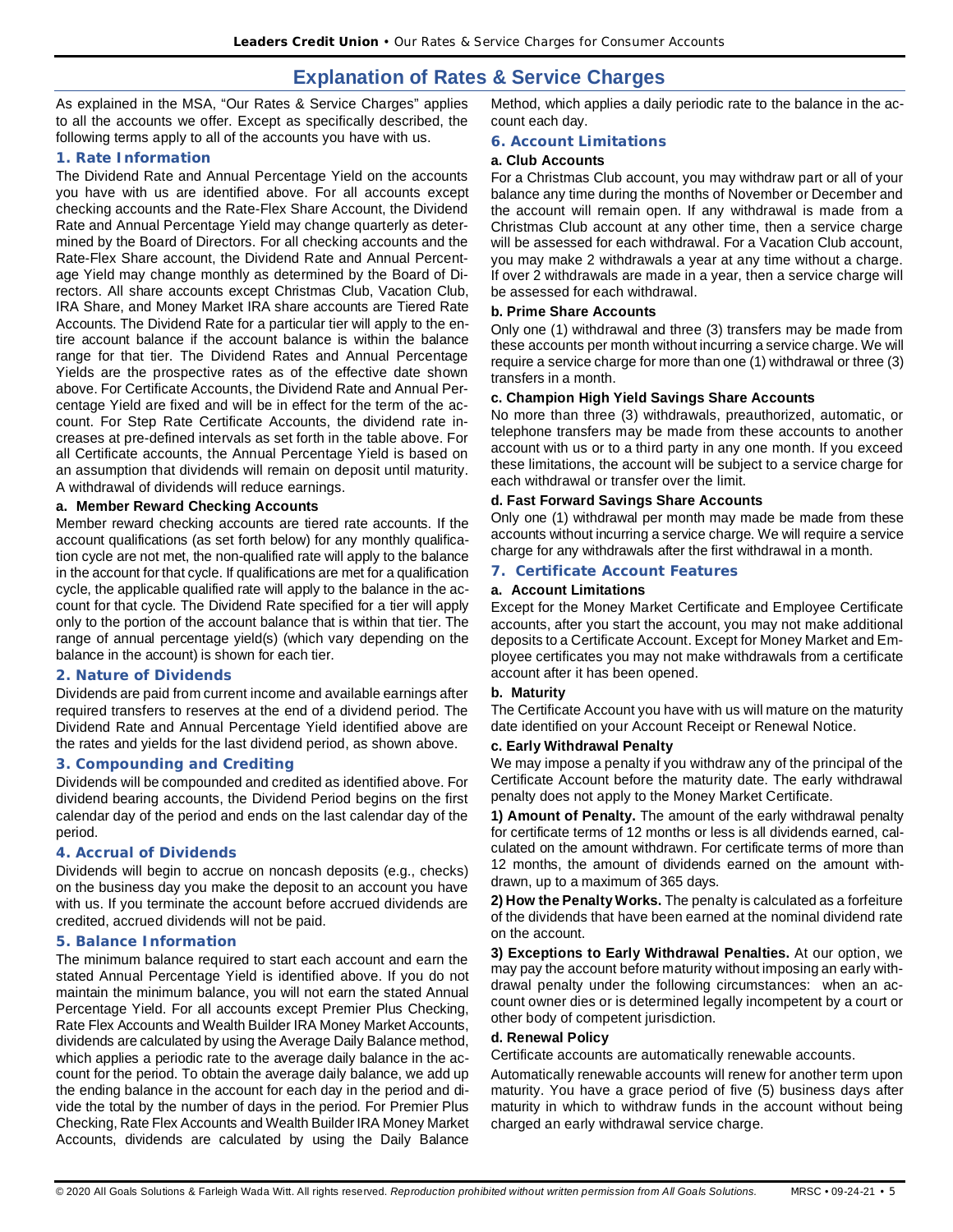#### **e. Nontransferable/Nonnegotiable**

The account(s) you have with us is/are nontransferable and nonnegotiable. This means that an account and the funds in the account may not be pledged to secure any obligation of an owner, except obligations with the Credit Union.

#### **f. Welcome Certificate Features**

Welcome certificates are subject to all terms and conditions set forth above and also have the following features. A welcome certificate must be started within 60 days after the member joins the credit union. After that, a member is ineligible to start a welcome certificate. Each person is entitled to only one welcome certificate, even if the person has more than one membership account. The maximum Welcome Certificate amount is \$5,000.00. At maturity, the welcome certificate will be renewed as a 12-month term share certificate at the then-current rate for 12-month term share certificates.

## **8. NEXT (f/k/a Student eSpend) Checking Account**

The following features are unique to NEXT Checking accounts.

#### **a. Account Qualifications**

This account is available to members ages 13 through 21. Members under the age of 18 must have a parent or legal guardian as joint owner. The Member's Prime Share account must be opened and maintained with a minimum \$10.00 deposit (refunded upon Prime Share account's closure). In the calendar month after your 21<sup>st</sup> birthday, the funds in the account will be transferred to the comparable Simply Free checking account or to another checking account of the member's choosing and for which the member qualifies. This NEXT Checking Account will be closed once the transfer is made.

## **b. Account Features**

1) The \$25 membership fee is waived. 2) No monthly fee will be assessed, and no minimum balance is required. 3) Mastercard Debit Card for the Member's use, regardless of Member's age. 4) Overdraft Privilege/Courtesy Pay Services are not available with this account.

#### **9. Member Rewards Account Features**

The following features are unique to Member Rewards accounts. Member Rewards accounts are not eligible for courtesy pay overdraft protection.

#### **a. Account Qualifications**

In order to earn the Qualified Rate specified in the schedule above and to qualify for additional benefits as described herein for a particular Monthly Qualification Cycle, Member Rewards accounts must satisfy the following requirements during the Monthly Qualification Cycle: 1) a minimum of 15 debit card purchases post to account (ATM transactions do not count towards qualifying debit card transactions); 2) you receive monthly e-Statements for the account; 3) you must have at least one ACH credit (deposit) transaction post to the account; and 4) no account owner has a loan with us that is more than 30 days delinquent. Please note that the transactions MUST actually post to the account during the monthly qualification cycle. Transactions may take one or more banking days from the date the transaction was made to post to the account. "Monthly Qualification Cycle" means the period beginning on the first day of the calendar month and ending on the last day of the calendar month.

#### **b. ATM Fee Rebates**

If you have met your qualifications during the Monthly Qualification Cycle, we will reimburse you for ATM fees imposed during the Monthly Qualification Cycle up to \$15 total per month. ATM Fee Rebates are posted on or around the second business day of each month. If the account is closed before an ATM Fee Rebate is posted, the rebate will be forfeited.

## **10. Student eSavings Share Account\* Features**

This account is available only to students ages 15 through 25. In order to qualify the student must have a checking account with us and have signed up for eStatements. At age 26, the funds in the account will be transferred to the Prime Share account and this account will be closed.

#### **\* As of November 4, 2020, Student eSavings Share Accounts are no longer being offered. Existing accounts are being grandfathered and may continue.**

#### **11. Equity SmartLine Checking Account Features**

Equity SmartLine Checking Accounts are available to members with an Equity SmartLine Loan.

#### **12. Fast Forward Savings Share Account Features**

The following features are unique to Fast Forward Savings Share accounts.

In order to receive dividends for a calendar month, you must have at least one deposit of \$20, over and above any dividends earned and not make any withdrawals. If you make a withdrawal during a month, you will not receive dividends for that month.

#### **13. Champion High Yield Savings Share Account Features**

The following features are unique to Champion High Yield Savings Share accounts.

#### **a. Account Qualifications**

In order to earn the Rates specified in the schedule above, there is a \$25,000 minimum opening deposit of New Money\* or Existing money from a Leaders Credit Union certificate or Fast Forward Savings. \*New money is defined as money that has not been on deposit at Leaders Credit Union during the past 30 days.

#### **14. Future Leaders Account Features**

The following features are unique to Future Leaders accounts.

#### **a. Account Qualifications**

The eligible ages for the Future Leaders account are 0-21. All Future Leaders accounts require at least one-person age 18 or over as joint owner of the account. The \$25 membership fee is waived. The Prime Share (membership) account requires a minimum deposit of \$10. Future Leaders account requires a minimum deposit of \$10. If the member withdraws from the account, the member will not receive dividends for the month. One withdrawal per month without a fee, additional withdrawals are subject to a \$5 fee. One Future Leaders account per membership. At age 13 the Future Leaders member will be eligible for a checking account.